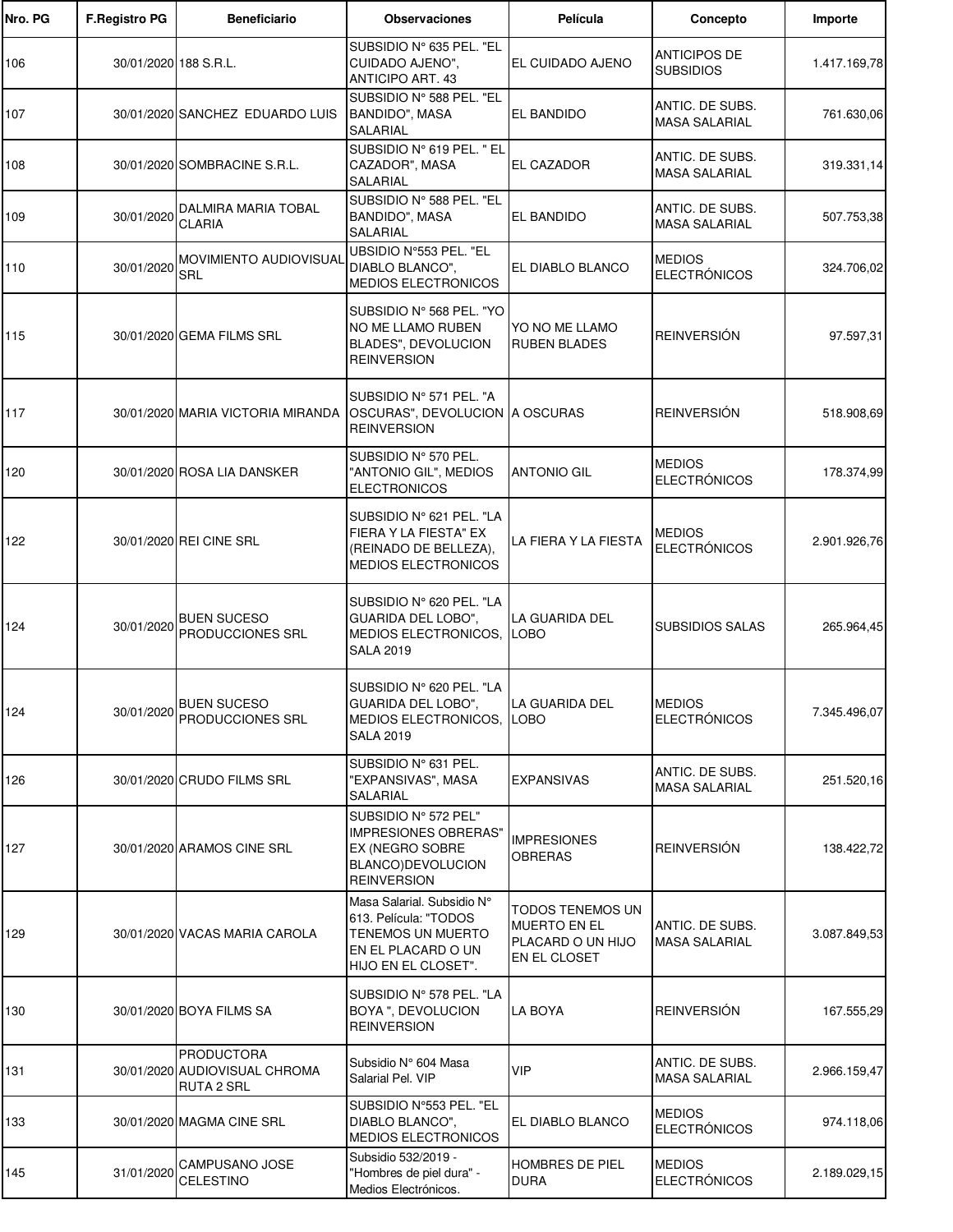| 158 |            | 31/01/2020 HADDOCK FILMS S.R.L      | Devolución por Reinversión<br>Subs 565 Pel. La Noche de<br>12 años (Memorias del<br>Calabozo)                         | LA NOCHE DE 12<br>AÑOS | <b>REINVERSIÓN</b>                                       | 229.642,70   |
|-----|------------|-------------------------------------|-----------------------------------------------------------------------------------------------------------------------|------------------------|----------------------------------------------------------|--------------|
| 161 |            | 31/01/2020 BUFFALO FILMS S.A.       | SUBSIDIO Nº 616 PEL. "EL<br>HIJO", EX (UNA MADRE<br>PROTECTORA), MEDIOS<br>ELECTRONICOS-SALA<br>2019                  | EL HIJO                | <b>SUBSIDIOS SALAS</b>                                   | 5.098.578,18 |
| 161 |            | 31/01/2020 BUFFALO FILMS S.A.       | SUBSIDIO Nº 616 PEL. "EL<br>HIJO", EX (UNA MADRE<br>PROTECTORA), MEDIOS<br>ELECTRONICOS-SALA<br>2019                  | EL HIJO                | <b>MEDIOS</b><br><b>ELECTRÓNICOS</b>                     | 1.085.421,83 |
| 165 | 31/01/2020 | <b>ADART PRODUCCIONES</b><br>SRL    | Reinversión Subs. 562 Pel.<br>¿Que puede pasar?                                                                       | QUE PUEDE PASAR        | <b>REINVERSIÓN</b>                                       | 305.727,91   |
| 166 |            | 31/01/2020 SOY CINE S.R.L.          | Reinversión Subs. 596 Pel.<br><b>LOBOS</b>                                                                            | <b>LOBOS</b>           | <b>REINVERSIÓN</b>                                       | 697.629,11   |
| 173 |            | 03/02/2020 CRUZ DEL SUR CINE S.R.L. | SUBSIDIO Nº 575 PEL.<br>"RULETA RUSA" EX<br>(GRIETAS", SALDO SALA-<br><b>MEDIOS VARIABLES Y</b><br><b>REINVERSION</b> | RULETA RUSA            | <b>SUBSIDIOS SALAS</b>                                   | 2.437,19     |
| 173 |            | 03/02/2020 CRUZ DEL SUR CINE S.R.L. | SUBSIDIO Nº 575 PEL.<br>"RULETA RUSA" EX<br>(GRIETAS", SALDO SALA-<br><b>MEDIOS VARIABLES Y</b><br><b>REINVERSION</b> | <b>RULETA RUSA</b>     | <b>REINVERSIÓN</b>                                       | 90.277,00    |
| 173 |            | 03/02/2020 CRUZ DEL SUR CINE S.R.L. | SUBSIDIO Nº 575 PEL.<br>"RULETA RUSA" EX<br>(GRIETAS", SALDO SALA-<br><b>MEDIOS VARIABLES Y</b><br><b>REINVERSION</b> | RULETA RUSA            | <b>MEDIOS</b><br><b>ELECTRÓNICOS</b><br><b>VARIABLES</b> | 121,50       |
| 186 |            | 03/02/2020 ESTUDIO A CINE S.A.      | SUBSIDIO N° 633 PEL. "EL<br>TESTAFERRO". ANTICIPO<br>DE RODAJE SEGUN RES.<br>1109-E/2018-809-E/2018 Y<br>21417-E/2019 | <b>EL TESTAFERRO</b>   | ANTIC. DE SUBS.<br><b>INICIO RODAJE</b>                  | 7.541.430,00 |
| 187 |            | 03/02/2020 VARSOVIA FILMS S.R.L.    | SUBSIDIO Nº 535PEL. "DE<br>NUEVO OTRA VEZ" EX<br>(NORTE) REINVERSION                                                  | DE NUEVO OTRA VEZ      | <b>REINVERSIÓN</b>                                       | 502.166,88   |
| 189 |            | 03/02/2020 PARADISE BTL SRL         | SUBSIDIO Nº 575 PEL.<br>"RULETA RUSA" EX<br>(GRIETAS", SALDO SALA-<br><b>MEDIOS VARIABLES Y</b><br><b>REINVERSION</b> | RULETA RUSA            | <b>SUBSIDIOS SALAS</b>                                   | 13.810,77    |
| 189 |            | 03/02/2020 PARADISE BTL SRL         | SUBSIDIO Nº 575 PEL.<br>"RULETA RUSA" EX<br>(GRIETAS", SALDO SALA-<br><b>MEDIOS VARIABLES Y</b><br><b>REINVERSION</b> | RULETA RUSA            | <b>REINVERSIÓN</b>                                       | 511.569,64   |
| 189 |            | 03/02/2020 PARADISE BTL SRL         | SUBSIDIO Nº 575 PEL.<br>"RULETA RUSA" EX<br>(GRIETAS", SALDO SALA-<br><b>MEDIOS VARIABLES Y</b><br><b>REINVERSION</b> | RULETA RUSA            | <b>MEDIOS</b><br><b>ELECTRÓNICOS</b><br><b>VARIABLES</b> | 688,50       |
| 191 |            | 03/02/2020 ZOELLE S.R.L.            | Masa Salarial. Subsidio N°<br>617. Película: "TRÓPICO".                                                               | <b>TRÓPICO</b>         | ANTIC. DE SUBS.<br><b>MASA SALARIAL</b>                  | 4.486.703,19 |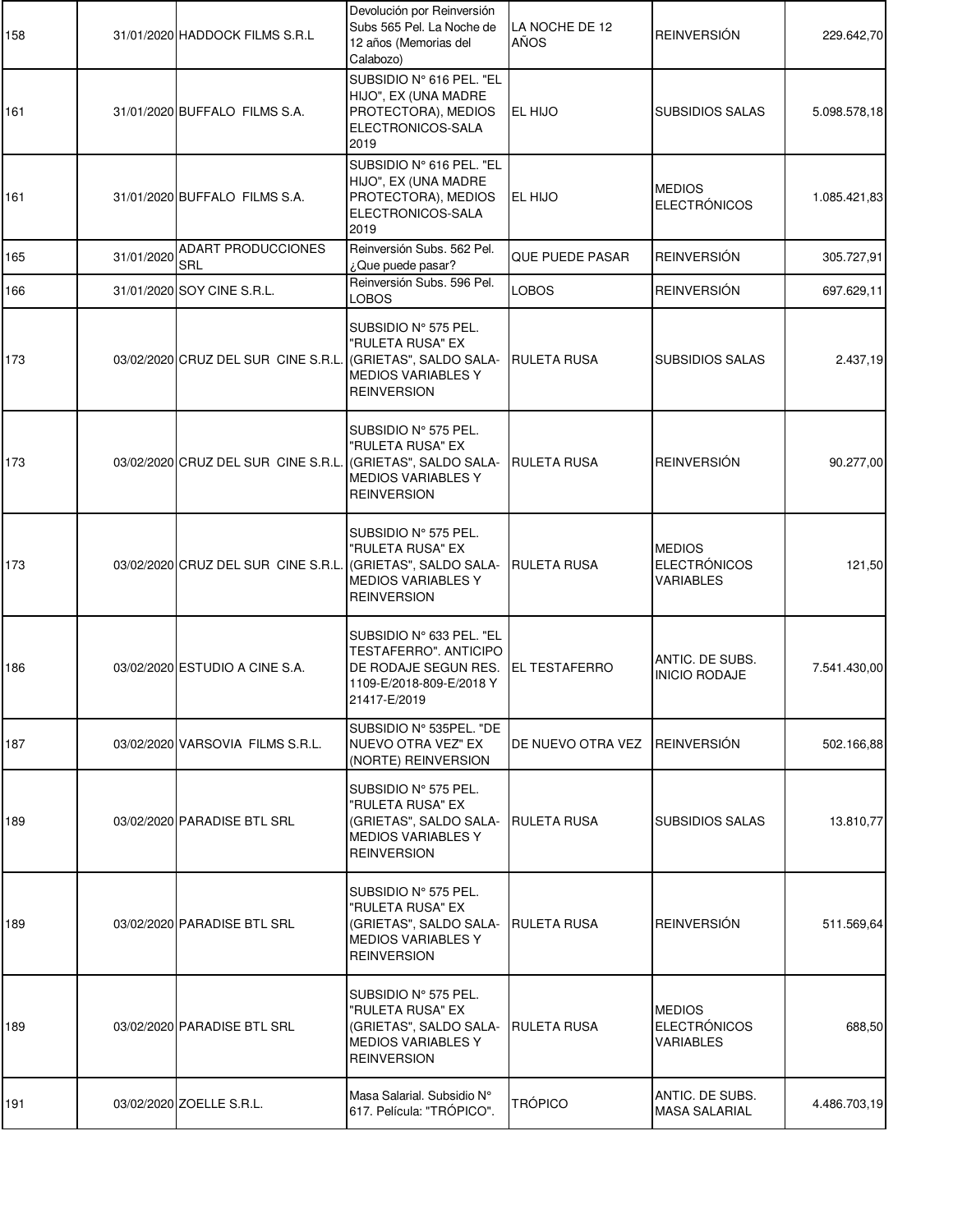| 219 | 04/02/2020 NON STOP DIGITAL SA                                            | SUBSIDIO Nº 555 PEL. "EL<br><b>RATON PEREZ Y LOS</b><br><b>GUARDIANES DEL LIBRO</b><br>MAGICO", MEDIOS<br>ELECTRONCOS-SALA<br>2019 | EL RATON PEREZ Y<br>LOS GUARDIANES DEL<br>LIBRO MAGICO                 | <b>MEDIOS</b><br><b>ELECTRÓNICOS</b>    | 8.000.000,00 |
|-----|---------------------------------------------------------------------------|------------------------------------------------------------------------------------------------------------------------------------|------------------------------------------------------------------------|-----------------------------------------|--------------|
| 220 | 04/02/2020 PAMPA FILMS SA                                                 | SUBSIDIO Nº 555 PEL. "EL<br><b>RATON PEREZ Y LOS</b><br><b>GUARDIANES DEL LIBRO</b><br>MAGICO", MEDIOS<br>ELECTRONCOS-SALA<br>2019 | EL RATON PEREZ Y<br>LOS GUARDIANES DEL SUBSIDIOS SALAS<br>LIBRO MAGICO |                                         | 1.552.938,74 |
| 220 | 04/02/2020 PAMPA FILMS SA                                                 | SUBSIDIO Nº 555 PEL. "EL<br><b>RATON PEREZ Y LOS</b><br><b>GUARDIANES DEL LIBRO</b><br>MAGICO", MEDIOS<br>ELECTRONCOS-SALA<br>2019 | EL RATON PEREZ Y<br>LOS GUARDIANES DEL<br>LIBRO MAGICO                 | <b>MEDIOS</b><br><b>ELECTRÓNICOS</b>    | 2.696.000,00 |
| 221 | 04/02/2020 MEDIABYTE SRL                                                  | SUBSIDIO Nº 555 PEL. "EL<br><b>RATON PEREZ Y LOS</b><br><b>GUARDIANES DEL LIBRO</b><br>MAGICO", MEDIOS<br>ELECTRONCOS-SALA<br>2019 | EL RATON PEREZ Y<br>LOS GUARDIANES DEL SUBSIDIOS SALAS<br>LIBRO MAGICO |                                         | 194.117,34   |
| 221 | 04/02/2020 MEDIABYTE SRL                                                  | SUBSIDIO Nº 555 PEL. "EL<br><b>RATON PEREZ Y LOS</b><br><b>GUARDIANES DEL LIBRO</b><br>MAGICO", MEDIOS<br>ELECTRONCOS-SALA<br>2019 | EL RATON PEREZ Y<br>LOS GUARDIANES DEL<br>LIBRO MAGICO                 | <b>MEDIOS</b><br><b>ELECTRÓNICOS</b>    | 337.000,00   |
| 230 | 04/02/2020 IN POST WE TRUST S.A.                                          | SUBSIDIO Nº 555 PEL. "EL<br><b>RATON PEREZ Y LOS</b><br><b>GUARDIANES DEL LIBRO</b><br>MAGICO", MEDIOS<br>ELECTRONCOS-SALA<br>2019 | EL RATON PEREZ Y<br>LOS GUARDIANES DEL SUBSIDIOS SALAS<br>LIBRO MAGICO |                                         | 194.117,34   |
| 230 | 04/02/2020 IN POST WE TRUST S.A.                                          | SUBSIDIO Nº 555 PEL. "EL<br><b>RATON PEREZ Y LOS</b><br><b>GUARDIANES DEL LIBRO</b><br>MAGICO", MEDIOS<br>ELECTRONCOS-SALA<br>2019 | EL RATON PEREZ Y<br>LOS GUARDIANES DEL<br><b>LIBRO MAGICO</b>          | <b>MEDIOS</b><br><b>ELECTRÓNICOS</b>    | 337.000,00   |
| 231 | 04/02/2020 ALEPH MEDIA SA                                                 | Masa Salarial. Subsidio N°<br>581. Película: "CUATRO<br>METROS".                                                                   | <b>CUATRO METROS</b>                                                   | ANTIC. DE SUBS.<br><b>MASA SALARIAL</b> | 978.161,21   |
| 234 | 05/02/2020 SOMBRACINE S.R.L.                                              | SUBSIDIO Nº 603/19 PEL.<br>"ILSE FUSKOVA, LEBBIAE<br><b>MATER", MASA SALARIAL</b>                                                  | ILSE FUSKOVA,<br>LEBBIAE MATER                                         | ANTIC. DE SUBS.<br><b>MASA SALARIAL</b> | 363.333,80   |
| 236 | 05/02/2020 TRES MENTES SA                                                 | <b>ANTICIPO DE</b><br>RODAJE.PEL."LEJOS DE<br>CASA".SUB.NRO.636.                                                                   | LEJOS DE CASA                                                          | ANTIC. DE SUBS.<br><b>INICIO RODAJE</b> | 4.279.500,00 |
| 238 | 05/02/2020 ULISES DE LA ORDEN                                             | SUBSIDIO N° 615/19<br>PEL."REINGRESO", MASA<br>SALARIAL-ART 43                                                                     | <b>REINGRESO</b>                                                       | <b>ANTICIPOS DE</b><br><b>SUBSIDIOS</b> | 397.111,13   |
| 238 | 05/02/2020 ULISES DE LA ORDEN                                             | SUBSIDIO $N^{\circ}$ 615/19<br>PEL."REINGRESO", MASA<br>SALARIAL-ART 43                                                            | <b>REINGRESO</b>                                                       | ANTIC. DE SUBS.<br><b>MASA SALARIAL</b> | 739.764,13   |
| 250 | 05/02/2020 BELLASOMBRA SRL                                                | SUBSIDIO N°579 - LOS 120.<br>LA BRIGADA DEL CAFE -<br><b>MEDIOS ELECTRONICOS</b><br>FIJOS.                                         | LOS 120, LA BRIGADA<br>DEL CAFÉ                                        | <b>MEDIOS</b><br><b>ELECTRÓNICOS</b>    | 1.759.006,91 |
| 251 | <b>BUEN DESTINO SOCIEDAD</b><br>05/02/2020 DE RESPONSABILIDAD<br>LIMITADA | Masa Salarial. Subsidio N°<br>614. Película: "FUGUE".                                                                              | <b>FUGUE</b>                                                           | ANTIC. DE SUBS.<br><b>MASA SALARIAL</b> | 915.644,00   |
| 257 | 05/02/2020 RIO FILMS S.R.L.                                               | MASA SALARIAL.PEL."LAS<br>FURIAS". SUB.NRO.605.                                                                                    | LAS FURIAS                                                             | ANTIC. DE SUBS.<br><b>MASA SALARIAL</b> | 874.267,97   |
| 296 | 06/02/2020 TELEVISION ABIERTA S.A.                                        | Saldo Subsidio de Sala N°<br>612- Pel "4 x4"                                                                                       | 4 X4                                                                   | <b>SUBSIDIOS SALAS</b>                  | 4.059.780,03 |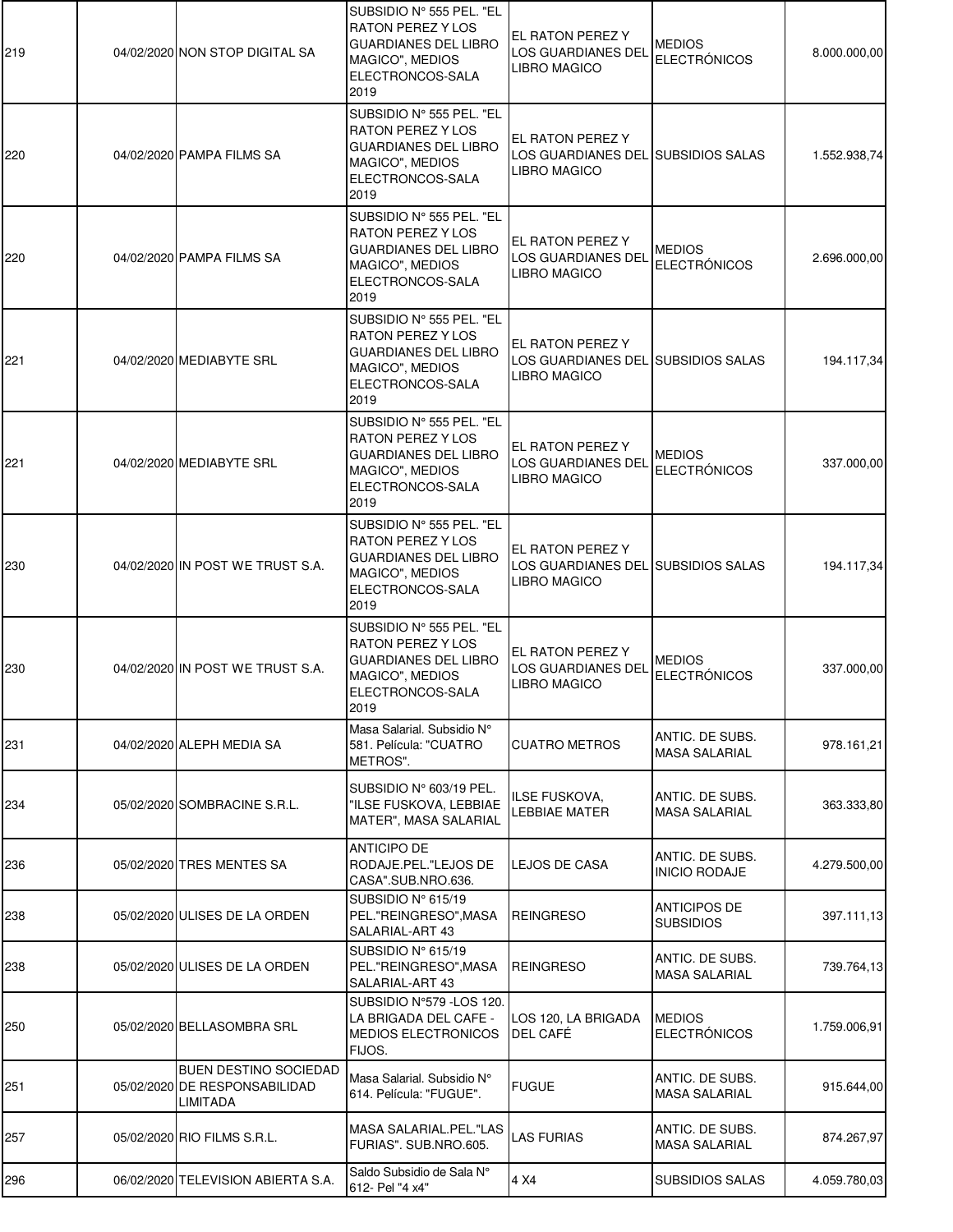| 297 |            | 06/02/2020 CAPITAL INTELECTUAL S.A                                               | Saldo. Subsidios Salas 2019.<br>Subsidio Nº 554. Película:<br>"LA ODISEA DE LOS<br>GILES".                                       | LA ODISEA DE LOS<br>GILES  | <b>SUBSIDIOS SALAS</b>                            | 12.000.000,00 |
|-----|------------|----------------------------------------------------------------------------------|----------------------------------------------------------------------------------------------------------------------------------|----------------------------|---------------------------------------------------|---------------|
| 307 | 07/02/2020 | PICNIC PRODUCCIONES<br>S.R.L.                                                    | SUBSIDIO Nº 05/20 PEL.<br>"EL PROFUGO". MASA<br>SALARIAL                                                                         | <b>EL PROFUGO</b>          | ANTIC. DE SUBS.<br><b>MASA SALARIAL</b>           | 428.846,85    |
| 308 |            | 07/02/2020 REI CINE SRL                                                          | SUBSIDIO Nº 05/20 PEL.<br>"EL PROFUGO". MASA<br>SALARIAL                                                                         | EL PROFUGO                 | ANTIC. DE SUBS.<br><b>MASA SALARIAL</b>           | 428.846,86    |
| 332 |            | 11/02/2020 ALEPH CINE S.A                                                        | SUBSIDIO Nº 01 PEL.<br>"TRENZA COSIDA", MASA<br>SALARIAL                                                                         | <b>TRENZA COSIDA</b>       | ANTIC. DE SUBS.<br><b>MASA SALARIAL</b>           | 4.304.251,56  |
| 333 | 11/02/2020 | PENSAR CON LAS MANOS<br>SRL                                                      | SUBSIDIO Nº 04/20 PEL.<br>"NIÑA MAMA". MASA<br>SALARIAL                                                                          | NIÑA MAMA                  | ANTIC. DE SUBS.<br><b>MASA SALARIAL</b>           | 1.341.381,49  |
| 334 | 11/02/2020 | PENSA & ROCCA<br>PRODUCCIONES SRL                                                | Masa Salarial. Subsidio N°<br>02. Película: "EL MAL<br>SOLTERO".                                                                 | EL MAL SOLTERO             | ANTIC. DE SUBS.<br><b>MASA SALARIAL</b>           | 5.227.722,81  |
| 335 |            | 11/02/2020 RUDA CINE S.R.L.                                                      | Masa Salarial. Subsidio N°<br>03. Película: "ALMOST IN<br>LOVE".                                                                 | ALMOST IN LOVE             | ANTIC. DE SUBS.<br><b>MASA SALARIAL</b>           | 4.724.325,00  |
| 336 | 11/02/2020 | POLERI JORGE CESAR Y<br><b>GRIECO GABRIEL SH</b>                                 | SUBSIDIO N°05<br>"GAUCHITO GIL"<br><b>ANTICIPO MASA</b><br>SALARIAL.                                                             | <b>GAUCHITO GIL</b>        | ANTIC. DE SUBS.<br><b>MASA SALARIAL</b>           | 236.024,95    |
| 337 | 11/02/2020 | FERNANDO DEL CASTILLO<br>Y MARCELA MONTAÑO<br>VILLEGAS SOCIEDAD<br><b>SIMPLE</b> | SUBSIDIO N°05<br>"GAUCHITO GIL"<br><b>ANTICIPO MASA</b><br>SALARIAL.                                                             | <b>GAUCHITO GIL</b>        | ANTIC. DE SUBS.<br><b>MASA SALARIAL</b>           | 127.090,36    |
| 343 | 13/02/2020 | <b>MARIA CRISTINA</b><br>TAMAGNINI                                               | SUBSIDIO N° 08 PEL. "EL<br>MAESTRO". ARTICULO 43                                                                                 | EL MAESTRO                 | <b>ANTICIPOS DE</b><br><b>SUBSIDIOS</b>           | 1.061.073,31  |
| 354 |            | 13/02/2020 BARAKACINE SRL                                                        | SUBSIDIO N°06/2020- ART.<br>43- "ESCRIBIR EN EL<br>AIRE"                                                                         | <b>ESCRIBIR EN EL AIRE</b> | <b>ANTICIPOS DE</b><br><b>SUBSIDIOS</b>           | 581.032,40    |
| 370 |            | 18/02/2020 MACHACO FILMS S.R.L.                                                  | SUBSIDIO Nº 26 PEL.<br>"ATERRADOS". SALA 2019- ATERRADOS<br><b>REINVERSION</b>                                                   |                            | <b>REINVERSIÓN</b>                                | 353.714,62    |
| 371 |            | <b>BERNARDO TOMAS</b><br>18/02/2020 SANCHEZ                                      | SUBSIDIO Nº 14 PEL.<br>"TODAVIA". DIFERENCIA<br>DE SALA Y MEDIOS<br><b>ELECTRONICOS</b><br>VARIABLES                             | <b>TODAVIA</b>             | <b>SUBSIDIOS SALAS</b>                            | 733.890,52    |
| 371 | 18/02/2020 | <b>BERNARDO TOMAS</b><br><b>SANCHEZ</b>                                          | SUBSIDIO Nº 14 PEL.<br>"TODAVIA". DIFERENCIA<br>DE SALA Y MEDIOS<br><b>ELECTRONICOS</b><br>VARIABLES                             | <b>TODAVIA</b>             | <b>MEDIOS</b><br><b>ELECTRÓNICOS</b><br>VARIABLES | 2.375,00      |
| 372 |            | 18/02/2020 CEPA AUDIOVISUAL SRL                                                  | SUBSIDIO Nº 29 PEL.<br>"PLAZA PARIS",<br>DIFERENCIA DE MEDIOS<br>ELECTRONICOS POR<br><b>CUMPLIMIENTO DE</b><br><b>DEVENGADOS</b> | <b>PLAZA PARIS</b>         | <b>REINVERSIÓN</b>                                | 6.500,00      |
| 372 |            | 18/02/2020 CEPA AUDIOVISUAL SRL                                                  | SUBSIDIO Nº 29 PEL.<br>"PLAZA PARIS",<br>DIFERENCIA DE MEDIOS<br>ELECTRONICOS POR<br><b>CUMPLIMIENTO DE</b><br><b>DEVENGADOS</b> | <b>PLAZA PARIS</b>         | <b>MEDIOS</b><br><b>ELECTRÓNICOS</b>              | 123.500,00    |
| 373 |            | 18/02/2020 VARSOVIA FILMS S.R.L.                                                 | SUBSIDIO Nº 21 PEL.<br>"SANGRE BLANCA"<br>(YACUIBA), DEVOLUCION<br><b>REINVERSION</b>                                            | SANGRE BLANCA              | <b>REINVERSIÓN</b>                                | 686.838,67    |
| 374 |            | 18/02/2020 DIAZ FERNANDO ADRIAN                                                  | SUBSIDIO N!º 26 PEL.<br>"ATERRADOS". SALA 2019- ATERRADOS<br><b>REINVERSION</b>                                                  |                            | <b>SUBSIDIOS SALAS</b>                            | 3.249,22      |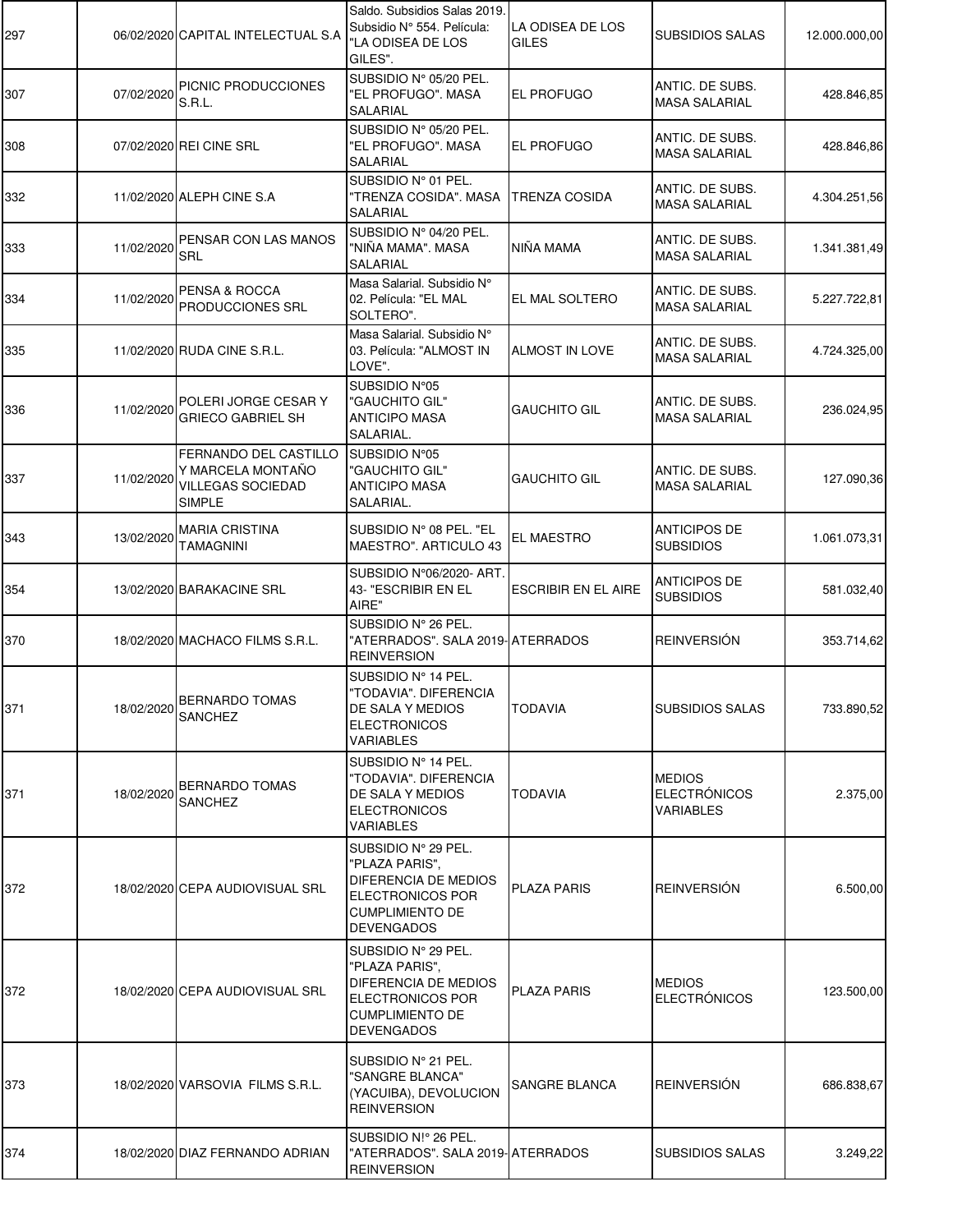| 375 | 18/02/2020 OFICINA BURMAN SRL   | SUBSIDIO N° 22PEÑ. "EL<br>HOMBRE QUE COMPRO<br>LA LUNA". DIFERENCIA<br><b>MEDIOS ELECTRONICOS</b><br>POR CUMPLIMIENTO D<br><b>DEVENGADOS</b> | EL HOMBRE QUE<br><b>COMPRO LA LUNA</b> | <b>MEDIOS</b><br><b>ELECTRÓNICOS</b>              | 1.280.125,00 |
|-----|---------------------------------|----------------------------------------------------------------------------------------------------------------------------------------------|----------------------------------------|---------------------------------------------------|--------------|
| 376 | 18/02/2020 TAREA FINA SRL       | <b>REINVERSION - SALA</b><br>2019.PEL."DELFIN". SUBS.<br><b>NRO.28.</b>                                                                      | <b>DELFIN</b>                          | <b>SUBSIDIOS SALAS</b>                            | 275.908,45   |
| 376 | 18/02/2020 TAREA FINA SRL       | <b>REINVERSION - SALA</b><br>2019.PEL."DELFIN". SUBS.<br>NRO.28.                                                                             | <b>DELFIN</b>                          | <b>REINVERSIÓN</b>                                | 14.521,50    |
| 377 | 18/02/2020 MACHACO FILMS S.R.L. | SUBSIDIO N°27 PEL.<br>"MALA VIDA".<br><b>REINVERSION</b>                                                                                     | <b>MALA VIDA</b>                       | <b>REINVERSIÓN</b>                                | 301.561,92   |
| 378 | 19/02/2020 FRUTACINE SRL        | Devolución Reinversión.<br>Subsidio Nº 17. Película:<br>"ROJO".                                                                              | <b>ROJO</b>                            | <b>REINVERSIÓN</b>                                | 825.462,39   |
| 379 | 19/02/2020 WERNER CINE SRL      | Devolución Reinversión.<br>Subsidio Nº 9. Película:<br>"BONNIE BONITA".                                                                      | <b>BONNIE BONITA</b>                   | <b>REINVERSIÓN</b>                                | 168.526,91   |
| 380 | 19/02/2020 MASA LATINA          | Saldo Medios Electronicos-<br>Sala 2019 y Medios<br>Electrónicos Variables-<br>Subsidio N°12- "One Shot<br>(Ex.hot at home)"                 | ONE SHOT (EX.HOT AT<br>HOME)           | <b>SUBSIDIOS SALAS</b>                            | 29.142,20    |
| 380 | 19/02/2020 MASA LATINA          | Saldo Medios Electronicos-<br>Sala 2019 y Medios<br>Electrónicos Variables-<br>Subsidio N°12- "One Shot<br>(Ex.hot at home)"                 | ONE SHOT (EX.HOT AT MEDIOS<br>HOME)    | <b>ELECTRÓNICOS</b>                               | 461.059,65   |
| 380 | 19/02/2020 MASA LATINA          | Saldo Medios Electronicos-<br>Sala 2019 y Medios<br>Electrónicos Variables-<br>Subsidio N°12- "One Shot<br>(Ex.hot at home)"                 | ONE SHOT (EX.HOT AT<br>HOME)           | <b>MEDIOS</b><br><b>ELECTRÓNICOS</b><br>VARIABLES | 878,75       |
| 381 | 19/02/2020 MAGMA CINE SRL       | SUBSIDIO Nº 11 PEL.<br>"UNIDAD 15, LA FUGA".<br>SALA-DEVOLUCION<br><b>REINVERSION</b>                                                        | UNIDAD 15. LA FUGA                     | <b>SUBSIDIOS SALAS</b>                            | 13.150,38    |
| 381 | 19/02/2020 MAGMA CINE SRL       | SUBSIDIO Nº 11 PEL.<br>"UNIDAD 15, LA FUGA".<br>SALA-DEVOLUCION<br><b>REINVERSION</b>                                                        | UNIDAD 15, LA FUGA                     | <b>REINVERSIÓN</b>                                | 1.461,15     |
| 382 | 19/02/2020 HADDOCK FILMS S.R.L  | SUBSIDIO Nº 13 PEL.<br>"HAPPY HOUR".<br><b>DEVOLUCION</b><br><b>REINVERSION</b>                                                              | <b>HAPPY HOUR</b>                      | <b>REINVERSIÓN</b>                                | 287.291,46   |
| 383 | 19/02/2020 DEL TORO FILMS SRL   | DEL TORO FILMS SRL (30-<br>71478903-8) Medios<br>Electronicos Sala- Subsidio<br>N°16- "Te pido un taxi"                                      | TE PIDO UN TAXI                        | <b>SUBSIDIOS SALAS</b>                            | 4.684,75     |
| 383 | 19/02/2020 DEL TORO FILMS SRL   | DEL TORO FILMS SRL (30-<br>71478903-8) Medios<br>Electronicos Sala- Subsidio<br>N°16- "Te pido un taxi"                                      | TE PIDO UN TAXI                        | <b>MEDIOS</b><br><b>ELECTRÓNICOS</b>              | 1.750.334,62 |
| 384 | 19/02/2020 LE TIRO S.R.L        | Devolución Reinversión.<br>Subsidio Nº 24. Película: "EL EL PRINCIPE<br>PRÍNCIPE".                                                           |                                        | <b>REINVERSIÓN</b>                                | 274.823,24   |
| 385 | 19/02/2020 MURILLO CINE SRL     | <b>MEDIOS</b><br>ELECTRONICOS.PEL."110<br>0". SUBS. NRO.19.                                                                                  | 1100                                   | <b>MEDIOS</b><br><b>ELECTRÓNICOS</b>              | 180.500,00   |
| 386 | 19/02/2020 CASTRO DIEGO MATIAS  | <b>MEDIOS</b><br>ELECTRONICOS.PEL."110<br>0". SUBS. NRO.19.                                                                                  | <b>1100</b>                            | <b>MEDIOS</b><br><b>ELECTRÓNICOS</b>              | 180.500,00   |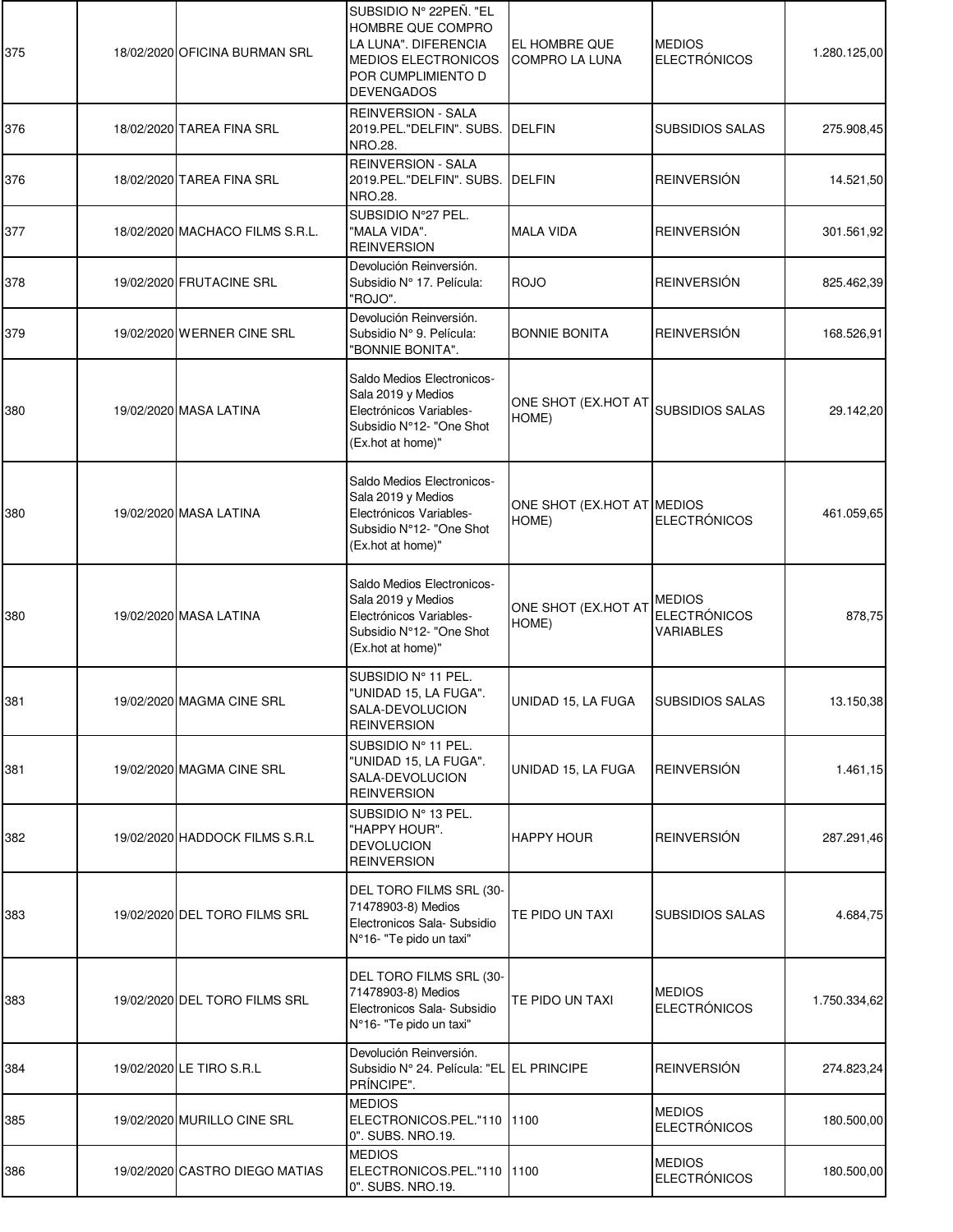| 387 |            | 19/02/2020 MOTONETA CINE SRL                 | <b>MEDIOS</b><br>ELECTRONICOS.PEL."HA<br>RLEY A LA CUBANA".<br>SUBS. NRO.20.                                                                                                                         | HARLEY A LA CUBANA                                   | <b>MEDIOS</b><br><b>ELECTRÓNICOS</b>    | 691.990,78   |
|-----|------------|----------------------------------------------|------------------------------------------------------------------------------------------------------------------------------------------------------------------------------------------------------|------------------------------------------------------|-----------------------------------------|--------------|
| 388 | 19/02/2020 | POCHAT ETCHEBHERE<br><b>RODOLFO HORACIO</b>  | <b>MEDIOS</b><br>ELECTRONICOS.PEL."HA<br>RLEY A LA CUBANA".<br>SUBS. NRO.20.                                                                                                                         | <b>HARLEY A LA CUBANA</b>                            | <b>MEDIOS</b><br><b>ELECTRÓNICOS</b>    | 691.990,78   |
| 389 |            | 19/02/2020 WERNER CINE SRL                   | <b>MEDIOS</b><br>ELECTRONICOS.PEL."EL<br>ROCIO". SUBS. NRO.25.                                                                                                                                       | EL ROCIO                                             | <b>MEDIOS</b><br><b>ELECTRÓNICOS</b>    | 4.542.481,67 |
| 390 |            | 19/02/2020 SANCHEZ NESTOR                    | SUBSIDIO Nº 23 PEL.<br>"STAND UP VILLERO".<br><b>REINVERSION</b>                                                                                                                                     | <b>STAND UP VILLERO</b>                              | <b>REINVERSIÓN</b>                      | 122.000,00   |
| 391 | 19/02/2020 | <b>FERNANDEZ ESTELA</b><br><b>MARIS</b>      | SUBSIDIO Nº 31 PEL. "LA<br>CASA DE PALOS", MASA<br>SALARIAL                                                                                                                                          | LA CASA DE PALOS                                     | ANTIC. DE SUBS.<br><b>MASA SALARIAL</b> | 1.407.309,00 |
| 392 |            | 19/02/2020 RIO ROJO CONTENIDOS<br><b>SRL</b> | SUBSIDIO Nº 39 PEL.<br>"PORNO PARA<br>PRINCIPIANTES", EX<br>(PORNOSTEIN), SALA Y<br><b>MEDIOS ELECTRONICOS</b>                                                                                       | PORNO PARA<br><b>PRINCIPIANTES</b>                   | <b>SUBSIDIOS SALAS</b>                  | 7.288,27     |
| 392 |            | 19/02/2020 RIO ROJO CONTENIDOS<br><b>SRL</b> | SUBSIDIO Nº 39 PEL.<br>"PORNO PARA<br>PRINCIPIANTES", EX<br>(PORNOSTEIN), SALA Y<br><b>MEDIOS ELECTRONICOS</b>                                                                                       | PORNO PARA<br><b>PRINCIPIANTES</b>                   | <b>MEDIOS</b><br><b>ELECTRÓNICOS</b>    | 2.533.443,55 |
| 393 |            | 19/02/2020 DIMENT VALENTIN JAVIER            | SUBSIDIO Nº 40 PEL. "LA<br>FELIZ, CONTINUIDADES<br>DE LA VIOLENCIA",<br><b>MEDIOS ELECTRONICOS</b><br><b>DIF. DEVENGADOS</b><br><b>CUMPLIDOS Y</b><br><b>DEVOLUCION</b><br><b>REINVERSION</b>        | LA FELIZ.<br><b>CONTINUIDADES DE</b><br>LA VIOLENCIA | <b>REINVERSIÓN</b>                      | 80.516,84    |
| 393 |            | 19/02/2020 DIMENT VALENTIN JAVIER            | SUBSIDIO N° 40 PEL. "LA<br>FELIZ, CONTINUIDADES<br>DE LA VIOLENCIA",<br><b>MEDIOS ELECTRONICOS</b><br>DIF. DEVENGADOS<br><b>CUMPLIDOS Y</b><br><b>DEVOLUCION</b><br><b>REINVERSION</b>               | LA FELIZ.<br><b>CONTINUIDADES DE</b><br>LA VIOLENCIA | <b>MEDIOS</b><br><b>ELECTRÓNICOS</b>    | 76.000,00    |
| 394 |            | 19/02/2020 VANESA NOEMI PAGANI               | SUBSIDIO Nº 40 PEL. "LA<br><b>FELIZ, CONTINUIDADES</b><br>DE LA VIOLENCIA",<br><b>MEDIOS ELECTRONICOS</b><br><b>DIF. DEVENGADOS</b><br><b>CUMPLIDOS Y</b><br><b>DEVOLUCION</b><br><b>REINVERSION</b> | LA FELIZ.<br><b>CONTINUIDADES DE</b><br>LA VIOLENCIA | <b>REINVERSIÓN</b>                      | 34.507,22    |
| 395 |            | 19/02/2020 OJO BLINDADO SRL                  | SUBSIDIO Nº 35 PEL.<br>"SUICIDIOS<br>TELEFONICOS",<br><b>DEVOLUCION</b><br><b>REINVERSION</b>                                                                                                        | <b>SUICIDIOS</b><br><b>TELEFONICOS</b>               | <b>REINVERSIÓN</b>                      | 169.656,37   |
| 396 |            | 19/02/2020 TAREA FINA SRL                    | SUBSIDIO Nº 30 PEL. "LAS<br>SIAMESAS", MASA<br>SALARIAL                                                                                                                                              | LAS SIAMESAS                                         | ANTIC. DE SUBS.<br><b>MASA SALARIAL</b> | 5.663.000,00 |
| 397 |            | 19/02/2020 M & S PRODUCCION S.R.L            | Medios Electrónicos y Sala<br>2019. Subsidios N° 18.<br>Película: "EL RETIRO".                                                                                                                       | <b>EL RETIRO</b>                                     | <b>SUBSIDIOS SALAS</b>                  | 3.864.206,67 |
| 397 |            | 19/02/2020 M & S PRODUCCION S.R.L            | Medios Electrónicos y Sala<br>2019. Subsidios N° 18.<br>Película: "EL RETIRO".                                                                                                                       | EL RETIRO                                            | <b>MEDIOS</b><br><b>ELECTRÓNICOS</b>    | 3.639.000,00 |
| 400 |            | 20/02/2020 SOMBRACINE S.R.L.                 | Medios Electrónicos.<br>Subsidio Nº 15. Película: "EL EL SONIDO DE LOS<br>SONIDO DE LOS<br>TULIPANES".                                                                                               | <b>TULIPANES</b>                                     | <b>MEDIOS</b><br><b>ELECTRÓNICOS</b>    | 3.973.039,22 |
| 407 |            | 20/02/2020 SANCHEZ NESTOR                    | SUBSDIO Nº 33 PEL.<br>"OPERA ABIERTA", MASA<br>SALARIAL                                                                                                                                              | <b>OPERA ABIERTA</b>                                 | ANTIC. DE SUBS.<br><b>MASA SALARIAL</b> | 259.821,21   |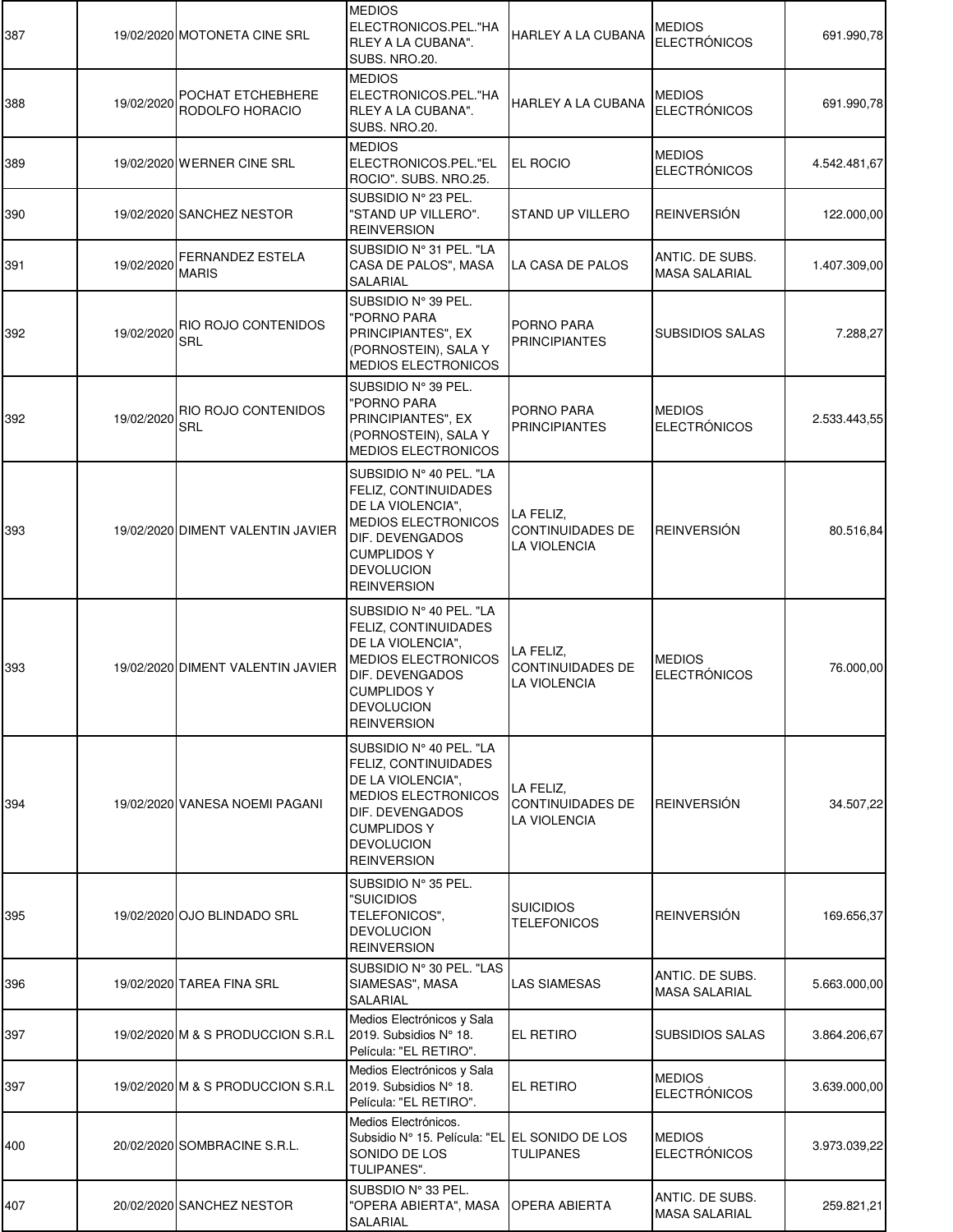| 408          | 20/02/2020 MURILLO CINE SRL       | Masa Salarial. Subsidio N°<br>43. Película: "EL<br><b>EMPLEADO Y EL</b><br>PATRÓN".                          | EL EMPLEADO Y EL<br><b>PATRÓN</b>                                         | ANTIC. DE SUBS.<br><b>MASA SALARIAL</b> | 701.410,68     |
|--------------|-----------------------------------|--------------------------------------------------------------------------------------------------------------|---------------------------------------------------------------------------|-----------------------------------------|----------------|
| 409          | 20/02/2020 ULISES DE LA ORDEN     | Devolución Reinversión-<br>Subsidio N° 34- "Nueva<br>Mente"                                                  | <b>NUEVA MENTE</b>                                                        | <b>REINVERSIÓN</b>                      | 107.120,25     |
| 417          | 21/02/2020 FURIAFILMS S.R.L.      | SUBSIDIO Nº 32 PEL.<br>EXISTIR", EX (OTRO<br>GIRO), MASA SALARIAL                                            | <b>EXISTIR</b>                                                            | ANTIC. DE SUBS.<br><b>MASA SALARIAL</b> | 3.554.074,84   |
| 419          | 21/02/2020 MICHANIE MATILDE EDITH | Devolución Reinversión-<br>Subsidio N° 38- "Lo<br>intangible, retrato completo<br>de Fernando García Curten" | LO INTANGIBLE,<br>RETRATO COMPLETO<br>DE FERNANDO<br><b>GARCIA CURTEN</b> | <b>MEDIOS</b><br><b>ELECTRÓNICOS</b>    | 931.052,08     |
| 420          | 21/02/2020 REI CINE SRL           | Reinversión- Subsidio N° 37-<br>"Aleli"                                                                      | <b>ALELI</b>                                                              | <b>REINVERSIÓN</b>                      | 268.226,35     |
| 421          | 21/02/2020 DUERMEVELA S.R.L       | Medios electrónicos.<br>Subsidio Nº 36. Película:<br>"LOS ADOPTANTES".                                       | <b>LOS ADOPTANTES</b>                                                     | <b>MEDIOS</b><br><b>ELECTRÓNICOS</b>    | 4.412.036,55   |
| 422          | 21/02/2020 ADRIAN PABLO SCHEMBRI  | Anticipo extraordinario.<br>Subsidio Nº 46. Cuota 2.<br>Película: "ZOMBIES EN EL<br>CAÑAVERAL".              | <b>ZOMBIES EN EL</b><br>CAÑAVERAL                                         | <b>ANTICIPOS DE</b><br><b>SUBSIDIOS</b> | 296.650,00     |
| 426          | 21/02/2020 MARAVILLACINE SRL      | Subsidio N°44/2020 -<br><b>HERBARIA - "MASA</b><br>SALARIAL".                                                | <b>HERBARIA</b>                                                           | ANTIC. DE SUBS.<br><b>MASA SALARIAL</b> | 238.811,66     |
| 428          | 21/02/2020 RIZOMA SRL             | SUBSIDIO Nº 45 PEL.<br>"REINAS SALVAJES",<br>MASA SALARIAL                                                   | <b>REINAS SALVAJES</b>                                                    | ANTIC. DE SUBS.<br><b>MASA SALARIAL</b> | 5.123.103,42   |
| 431          | 21/02/2020 RITA CINE SRL          | SUBSIDIO Nº 42 PEL.<br>"WEEKENDS", MASA<br>SALARIAL                                                          | <b>WEEKENDS</b>                                                           | ANTIC. DE SUBS.<br><b>MASA SALARIAL</b> | 1.292.840,05   |
| 433          | 21/02/2020 ULISES DE LA ORDEN     | SUBSIDIO Nº 41 PEL.<br>"AMANECER EN MI<br>TIERRA", REINVERSION                                               | AMANECER EN MI<br><b>TIERRA</b>                                           | <b>REINVERSIÓN</b>                      | 119.418,90     |
| 434          | 21/02/2020 CONTENTTO PEOPLE SRL   | Masa Salarial. Subsidio N°<br>47. Película:<br>"TRASLASIERRA".                                               | <b>TRASLASIERRA</b>                                                       | ANTIC. DE SUBS.<br><b>MASA SALARIAL</b> | 1.271.407,88   |
| 437          | 26/02/2020 MICHANIE MATILDE EDITH | ANTICIPO DE RODAJE.<br>SUBDISIO Nº 48.<br>PELÍCULA: "FALKLINAS".                                             | <b>FALKLINAS</b>                                                          | ANTIC. DE SUBS.<br><b>INICIO RODAJE</b> | 1.410.000,00   |
| 516          | 27/02/2020 WERNER CINE SRL        | ANTICIPO DE RODAJE.<br>SUBDISIO N° 49.<br>PELÍCULA: "EL MONTE".                                              | EL MONTE                                                                  | ANTIC. DE SUBS.<br><b>INICIO RODAJE</b> | 7.288.939,50   |
| <b>TOTAL</b> |                                   |                                                                                                              |                                                                           |                                         | 165.849.399,76 |

## **COMPENSACIONES**

| Nro. Cpte.<br>Vinculado | F. Cpte.   |              | Subs. N° | Película                                           | Aplicación Anticipo /<br><b>Crédito</b> | Importe      |
|-------------------------|------------|--------------|----------|----------------------------------------------------|-----------------------------------------|--------------|
| 98                      | 11/02/2020 | Compensación | 553      | EL DIABLO BLANCO                                   | <b>ANTICIPO</b>                         | .986.137,87  |
| 99                      | 11/02/2020 | Compensación | 553      | EL DIABLO BLANCO                                   | CREDITO                                 | 5.230.090,34 |
| 94                      | 11/02/2020 | Compensación | 621      | LA FIERA Y LA FIESTA<br>(EX.REINADO DE<br>BELLEZA) | <b>ANTICIPO</b>                         | 1.108.114,06 |
| 104                     | 11/02/2020 | Compensación | 597      | SUEÑO<br><b>FLORIANOPOLIS</b>                      | CREDITO                                 | 4.575.675,75 |
| 340                     | 11/02/2020 | Compensación | 579      | LOS 120, LA BRIGADA<br>DEL CAFÉ                    | <b>ANTICIPO</b>                         | 483.479,62   |
| 341                     | 11/02/2020 | Compensación | 579      | LOS 120. LA BRIGADA<br>DEL CAFÉ                    | CREDITO                                 | 939.156,16   |
| 105                     | 11/02/2020 | Compensación | 616      | EL HIJO                                            | <b>ANTICIPO</b>                         | 6.908.000,00 |
| 95                      | 12/02/2020 | Compensación | 570      | <b>ANTONIO GIL</b>                                 | <b>ANTICIPO</b>                         | 530.000,00   |
| 612                     | 18/02/2020 | Compensación | 25       | EL ROCIO                                           | <b>ANTICIPO</b>                         | 4.655.467,37 |
| 611                     | 18/02/2020 | Compensación | 20       | <b>HARLEY A LA CUBANA</b>                          | CREDITO                                 | 1.195.578.85 |
| 610                     | 18/02/2020 | Compensación | 20       | <b>HARLEY A LA CUBANA</b>                          | <b>ANTICIPO</b>                         | 402.972,39   |